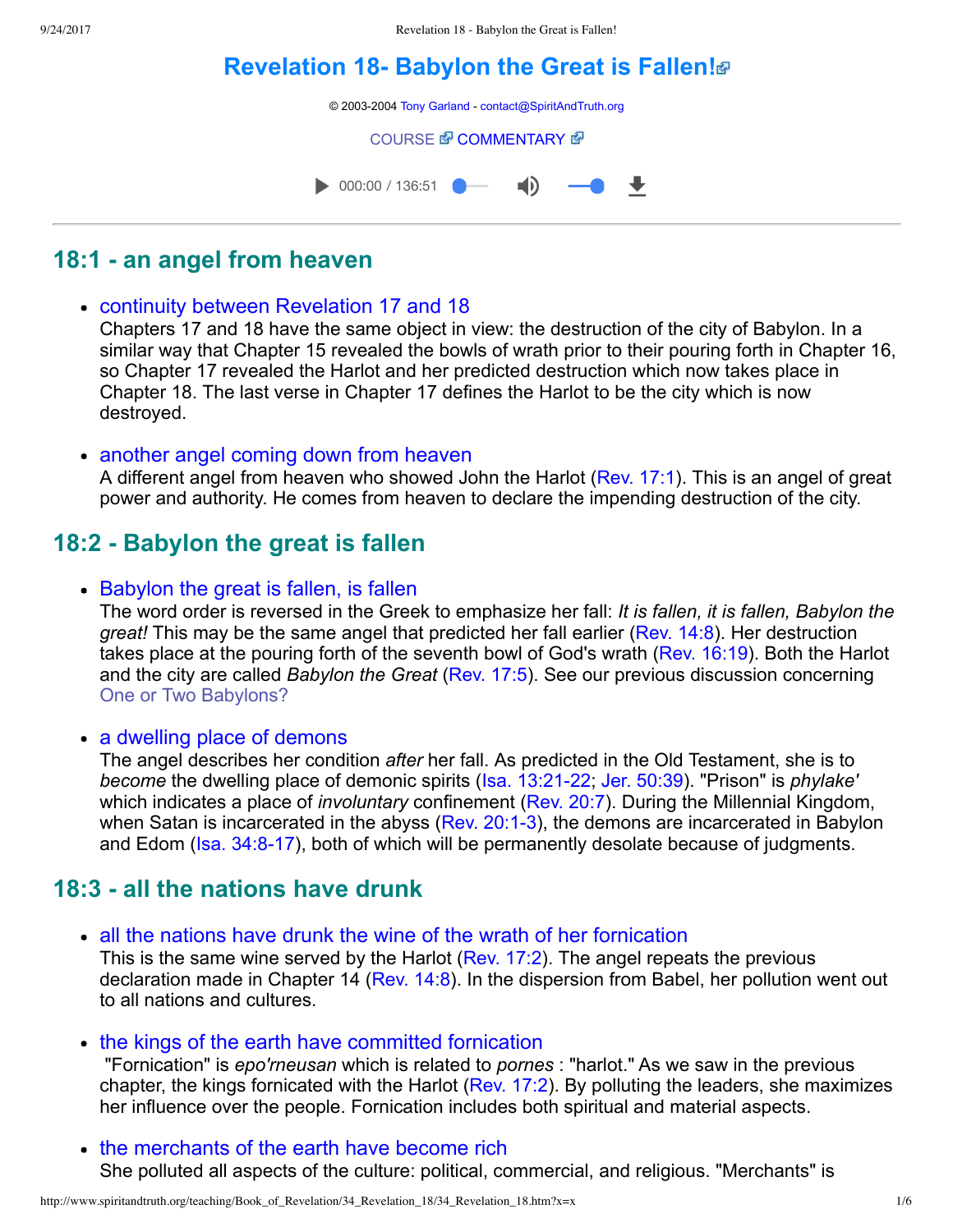*e'mporoi* : one who travels about for trading, a wholesale dealer in contrast to a retailer.

### **18:4 come out of her**

• come out of her my people

The voice may be that of God. The command repeats the many Old Testament prophecies [concerning escaping Babylon prior to its destruction \(Isa. 48:20; Jer. 50:8; 51:6, 9, 45, 50; Zec.](http://www.spiritandtruth.org/bibles/nasb/b38c002.htm#Zec._C2V6)  $2:6-7$ ).

• lest you share in her sins

 "Lest you share" is *syngoinone'sete,*  "lest you all take part in or take a sympathetic interest in." When believers are immersed in a godless culture, they begin to be swayed by the culture and become sympathetic to beliefs which are opposed to God's will.

## **18:5 - sins reached to heaven**

• her sins have reached to heaven

God sees *every* sinful act. But there comes a point when the number and magnitude of sins reaches a point when God's righteous character demands He judge. At this point, the sin is said to gain God's attention in a special way. It *reaches up to heaven* ([2Chr. 28:9](http://www.spiritandtruth.org/bibles/nasb/b14c028.htm#2Chr._C28V9); [Ezra 9:6](http://www.spiritandtruth.org/bibles/nasb/b15c009.htm#Ezra_C9V6)). "The iniquity of the Amorites" becomes full ([Gen. 15:16\)](http://www.spiritandtruth.org/bibles/nasb/b01c015.htm#Gen._C15V16). Instead of building the tower of Babel reaching up to heaven [\(Gen. 11:4](http://www.spiritandtruth.org/bibles/nasb/b01c011.htm#Gen._C11V4)), Babylon had built a *tower of their own sin* reaching up to heaven!

## **18:6 repay her double**

• render to her just as she rendered to you

 "Render" is *apo'dote,* a command: "you all give back to her!" In the phrase "as she rendered to you," *to you* is not in the majority of manuscripts. Thus, this may be spoken to the Beast and his ten kings who God will use to destroy the city (Rev. 17:16-17).

• repay her double according to her works

Under the Law of Moses, a thief had to restore double what was stolen. Jeremiah calls Babylon *Merata'yim* ([Jer. 50:21\)](http://www.spiritandtruth.org/bibles/nasb/b24c050.htm#Jer._C50V21) meaning "double rebellion." Her judgment is commensurate with her rebellion.

## **18:7 I sit as queen**

• she glorified herself and lived luxuriously

She boasted in her own glory, saying *I shall be a lady forever* ([Isa. 47:7](http://www.spiritandtruth.org/bibles/nasb/b23c047.htm#Isa._C47V7)) and *I am and there is no one else beside me* ([Isa. 47:810\)](http://www.spiritandtruth.org/bibles/nasb/b23c047.htm#Isa._C47V8). God calls her *O most haughty one!* (Jer. 50:31). "Luxuriously" is *estreni'asen,*  ["living sensually." The term is used of](http://www.spiritandtruth.org/bibles/nasb/b24c050.htm#Jer._C50V31) bulls running wild and includes the idea of unbridled revelry ([cf. Dan. 5\)](http://www.spiritandtruth.org/bibles/nasb/b27c005.htm#Dan._C5V1).

• I sit as queen, and am no widow

She reigns over the kings of the earth--sitting upon the Beast with seven heads and ten horns [\(Rev. 17:3\). Isaiah prophesied that she would be brought off her throne to sit in the dust \(Isa.](http://www.spiritandtruth.org/bibles/nasb/b23c047.htm#Isa._C47V1) 47:1-5). Her loss of children may refer to her daughter harlots [\(Rev. 17:5\)](http://www.spiritandtruth.org/bibles/nasb/b66c017.htm#Rev._C17V5), when the cities of the nations fall as part of the seventh bowl judgment [\(Rev. 16:19](http://www.spiritandtruth.org/bibles/nasb/b66c016.htm#Rev._C16V19)).

# **18:8 burned with fire**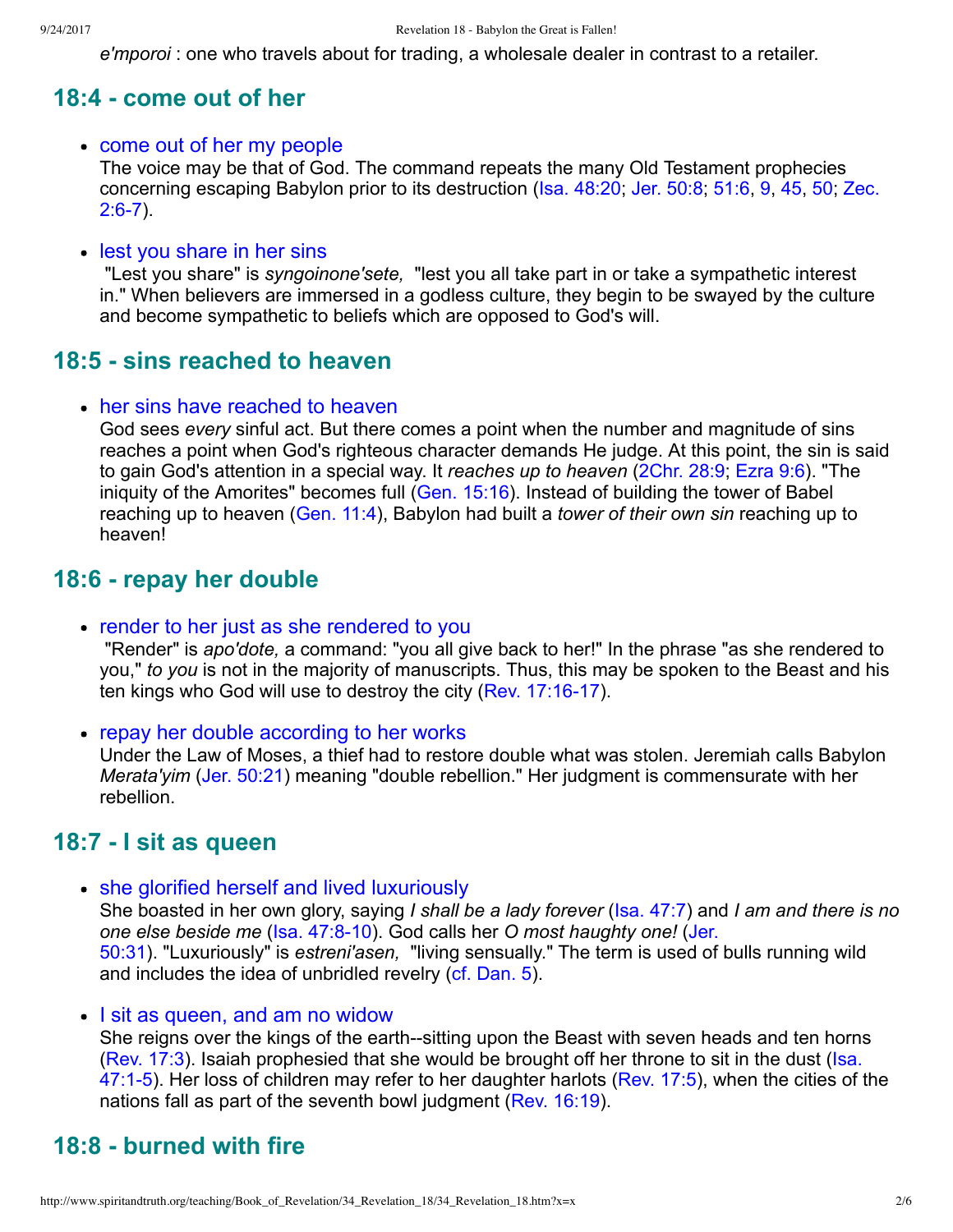### • her plaques will come in one day

When her judgment finally comes, it will be swift and decisive ([Isa. 47:9;](http://www.spiritandtruth.org/bibles/nasb/b23c047.htm#Isa._C47V9) [Rev. 18:9](http://www.spiritandtruth.org/bibles/nasb/b66c018.htm#Rev._C18V9), [10](http://www.spiritandtruth.org/bibles/nasb/b66c018.htm#Rev._C18V10), [17](http://www.spiritandtruth.org/bibles/nasb/b66c018.htm#Rev._C18V17), [19](http://www.spiritandtruth.org/bibles/nasb/b66c018.htm#Rev._C18V19)). See the previous discussion of [The Destruction of Babylon](http://www.spiritandtruth.org/teaching/Book_of_Revelation/32_Babylon_and_the_Harlot/index.htm).

### • she will be utterly burned by fire

She is destroyed in the same way as predicted for the Harlot--by fire (Rev.  $17:16$ ). Like Sodom and Gomorrah, her burning is complete and final (Isa. 13:19-20, 47:14; Jer. 50:40; 51:58; Rev. 18:9). Her smoke rises up "forever and ever!" ([Rev. 19:3](http://www.spiritandtruth.org/bibles/nasb/b66c019.htm#Rev._C19V3)).

### **18:9 kings lament**

• the kings of the earth

These are *different* kings than the "ten kings" which are allied with the beast and who destroy the city ([Rev. 17:16\)](http://www.spiritandtruth.org/bibles/nasb/b66c017.htm#Rev._C17V16). These are the kings which were gathered to [The Campaign of Armageddon](http://www.spiritandtruth.org/teaching/Book_of_Revelation/31_Revelation_16/index.htm) and include the "kings from the east" (Rev. 16:12-14, 17:2, [18:3,](http://www.spiritandtruth.org/bibles/nasb/b66c018.htm#Rev._C18V3) [7](http://www.spiritandtruth.org/bibles/nasb/b66c018.htm#Rev._C18V7), 19:18-19).

## **18:10 kings at a distance**

• standing at a distance for fear of torment Her judgment is fearsome and visible at a great distance. Their lamentation is not for the *people* destroyed in the city, but for *their personal loss* in the downfall of the city.

### **18:11 merchants lament**

• the merchants of the earth will weep and mourn

 "Merchandise" is *go'mon* : a cargo or freight load of goods. Babylon of the end is both a great consumer of goods and a world center for trade. Although material goods are not inherently evil, an abundance of material wealth often contributes to covetousness and idolatry. Believing themselves to be in need of nothing, they had become "wretched, miserable, poor, blind, and naked" [\(Rev. 3:17\)](http://www.spiritandtruth.org/bibles/nasb/b66c003.htm#Rev._C3V17).

### **18:12 merchandise**

• merchandise of gold and silver...

Among the merchandise handled by the merchants are the very items worn by the Harlot: *[arrayed in purple and scarlet, and adorned with gold and precious stones and pearls](http://www.spiritandtruth.org/bibles/nasb/b66c018.htm#Rev._C18V16)* (Rev. 18:16).

### • categories of merchandise

There are seven categories of merchandise listed:

- 1) Precious wares (gold, silver, precious stones, pearls).
- 2) Materials of rich attire (fine linen, purple, silk, scarlet).

3) Materials for costly furniture (citron wood, every vessel of ivory, most precious woods, brass, iron, marble).

- 4) Precious spices (cinnamon, spice, incense, ointment, frankincense).
- 5) Articles of food (wine, oil, fine flour, wheat).
- 6) Merchandise for agricultural and domestic use (cattle, sheep, horses, chariots).
- 7) Traffic in men (bodies and souls of men).

### **18:13 bodies and souls**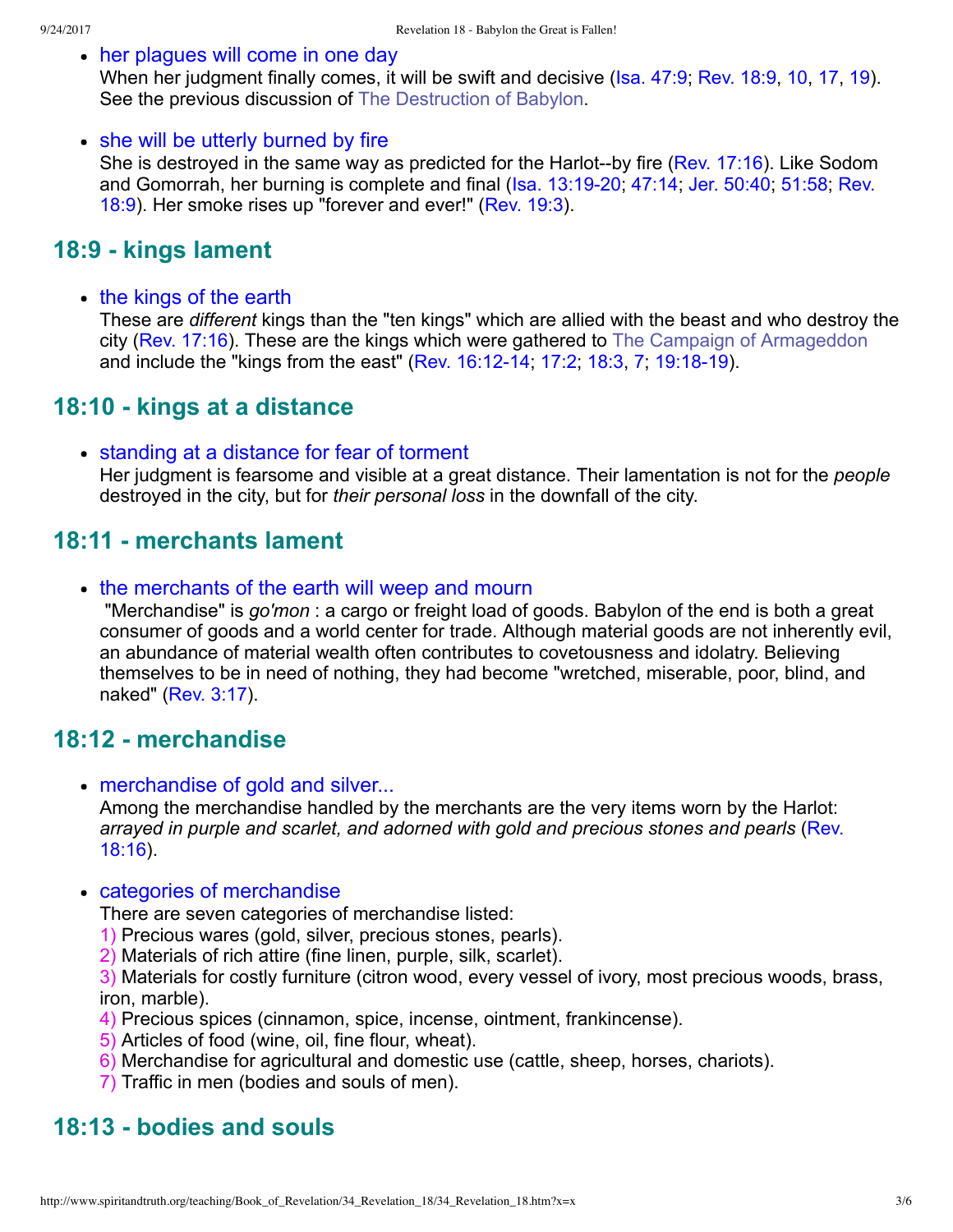### chariots

 "Chariots" is *hre'don* which describes a fourwheeled chariot used for transportation (not the two-wheeled chariot of war).

#### wine and oil

These two items were singled out for protection in the famine attending the opening of the third seal [\(Rev. 6:6\)](http://www.spiritandtruth.org/bibles/nasb/b66c006.htm#Rev._C6V6).

### bodies and souls of men

The "and" (*kai* ) is better translated "even" : *bodies, even the souls of men*. Meaning: "slaves, that is, human beings." This probably includes sexual slavery such as prostitution. Tyre is said to have traded *human lives* with her trading partners [\(Eze. 27:13\)](http://www.spiritandtruth.org/bibles/nasb/b26c027.htm#Eze._C27V13).

### **18:14 your soul longed for**

• the things which are rich and splendid "Rich" is *lipara'* : fat and luxurious things. "Splendid" is *lampra'* : bright, shining, glittering things. Both of these categories indicate a populace focused on self-gratification, who are lovers of themselves, lovers of pleasure, lacking self-control  $(2Ti. 3:2-4)$ .

### **18:15 merchants at a distance**

• the merchants... stand at a distance

Like the kings of the earth, the merchants bemoan the loss of their source of wealth. Isaiah predicted they would abandon Babylon in her judgment [\(Isa. 47:15\)](http://www.spiritandtruth.org/bibles/nasb/b23c047.htm#Isa._C47V15). This characterizes the relationships of the ungodly--they are based on *pragmatism and selfish desires*. They are not genuine. In the time of testing, there is no real empathy or bond.

### **18:16 clothed in luxury**

• that great city that was clothed in... gold

Isaiah called Babylon "the golden city" [\(Isa. 14:4](http://www.spiritandtruth.org/bibles/nasb/b23c014.htm#Isa._C14V4)). She was the head of *gold* on the image in Nebuchadnezzar's dream ([Dan. 2:38\)](http://www.spiritandtruth.org/bibles/nasb/b27c002.htm#Dan._C2V38). The city bears the same title as the Harlot [\(Rev. 17:18](http://www.spiritandtruth.org/bibles/nasb/b66c017.htm#Rev._C17V18)) and wears identical attire [\(Rev. 17:4\)](http://www.spiritandtruth.org/bibles/nasb/b66c017.htm#Rev._C17V4). The *Harlot is the city* and the *city is the Harlot.* See our discussion concerning [One or Two Babylons?](http://www.spiritandtruth.org/teaching/Book_of_Revelation/32_Babylon_and_the_Harlot/index.htm)

### **18:17 shipmasters at a distance**

• came to nothing

 "Came to nothing" is *eremo'the* : be brought to ruin, become desolate, be devastated. The same word is translated *desolate* [\(Rev. 18:19](http://www.spiritandtruth.org/bibles/nasb/b66c018.htm#Rev._C18V19)). The manner of her destruction matches that of the [Harlot \(Rev. 17:16\). She will be eternally inhabitable. See the discussion concerning The](http://www.spiritandtruth.org/teaching/Book_of_Revelation/32_Babylon_and_the_Harlot/index.htm) Destruction of Babylon.

• every shipmaster

Like the kings and the merchants, the mariners keep their distance from the destruction of the city which is visible from sea. Although Babylon on the Euphrates is not directly on the coast, the Euphrates is navigable for many miles. Babylon is approximately 370 miles from the Persian gulf. Small boats are said to navigate upriver some 1200 miles. In the past, Herodotus mentions it being navigable for 500 miles. There are several possibilies for shipping to reach Babylon: 1) The Euphrates is dredged and otherwise improved for large ships to travel the approximately 370 miles upriver directly to Babylon.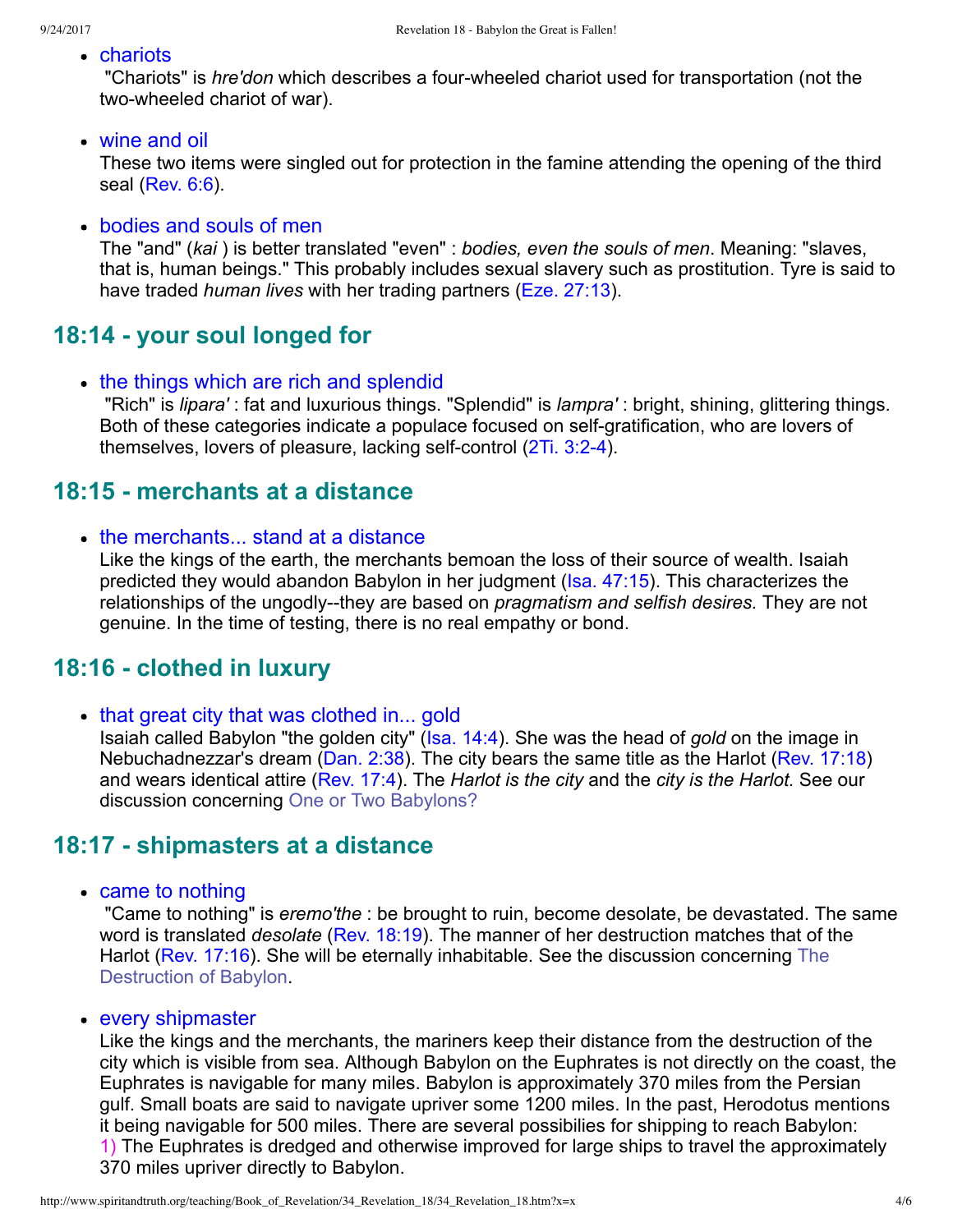2) Large ships anchor in the gulf and transfer their cargo to shallow-draft barges which shuttle upriver to the city.

3) A shipping port on the coast, which remains strictly secondary to the city, services the ships while goods travel by land to the city.

### **18:1819 shipmasters lament**

#### • shipmasters lament

Like the kings and merchants, the shipmasters had also become wealthy through Babylon's trade. The three-fold pattern of lamentation (kings, merchants, shipmasters) emphasizes the *completeness* of her destruction.

### **18:20 rejoice O heaven**

- rejoice... you holy apostles and prophets Jeremiah prophesied that in the day that God destroyed Babylon *the heavens and the earth and all that is in them shall sing joyously over Babylon* [\(Jer. 51:48\)](http://www.spiritandtruth.org/bibles/nasb/b24c051.htm#Jer._C51V48). Jeremiah spoke this over the *literal city on the Euphrates* and it cannot be fulfilled anywhere else! See our discussion on [Babylon is Babylon!](http://www.spiritandtruth.org/teaching/Book_of_Revelation/32_Babylon_and_the_Harlot/index.htm)
- God has avenged you on her

The city is guilty of the blood of the saints [\(Rev. 17:6;](http://www.spiritandtruth.org/bibles/nasb/b66c017.htm#Rev._C17V6) [19:2\)](http://www.spiritandtruth.org/bibles/nasb/b66c019.htm#Rev._C19V2). In her is found *the blood of prophets and saints, and of all who were slain on the earth* ([Rev. 18:24\)](http://www.spiritandtruth.org/bibles/nasb/b66c018.htm#Rev._C18V24). The city is no different from the Harlot, both are one and the same persecutors of the saints.

### **18:21 a millstone into the sea**

#### • took up a great millstone and threw it into the sea

The angel reenacts the declaration which Jeremiah instructed Seraiah to read over the literal city on the Euphrates:

 " So Jeremiah wrote in a book all the evil that would come upon Babylon, all these words that are written against Babylon. And Jeremiah said to Seraiah, 'When you arrive in Babylon and see it, and read all these words, then you shall say, " O LORD, You have spoken against this place to cut it off, so that none shall remain in it, neither man nor beast, but it shall be desolate forever. " Now it shall be, when you have finished reading this book, that you shall tie a stone to it and throw it out into the Euphrates. Then you shall say, " Thus Babylon shall sink and not rise from the catastrophe that I will bring upon her. And they shall be weary. " ' Thus far are the words of Jeremiah. " (Jer. 51:60-64).

### **18:22 a silent city**

took up a great millstone and threw it into the sea

Various occupations within the city are listed together with a strong double-negative indicating the impossibility of them ever being found again in Bablyon. This underscores her uninhabitable and permanent destruction. See the discussion on [The Destruction of Babylon](http://www.spiritandtruth.org/teaching/Book_of_Revelation/32_Babylon_and_the_Harlot/index.htm) where we discuss the severity and permanence of her *future* overthrow.

### **18:23 by your sorcery**

for by your sorcery all the nations were deceived "Sorcery" is *pharmake'ia* : sorcery, magic, magic arts, the use of drugs of any kind for magical